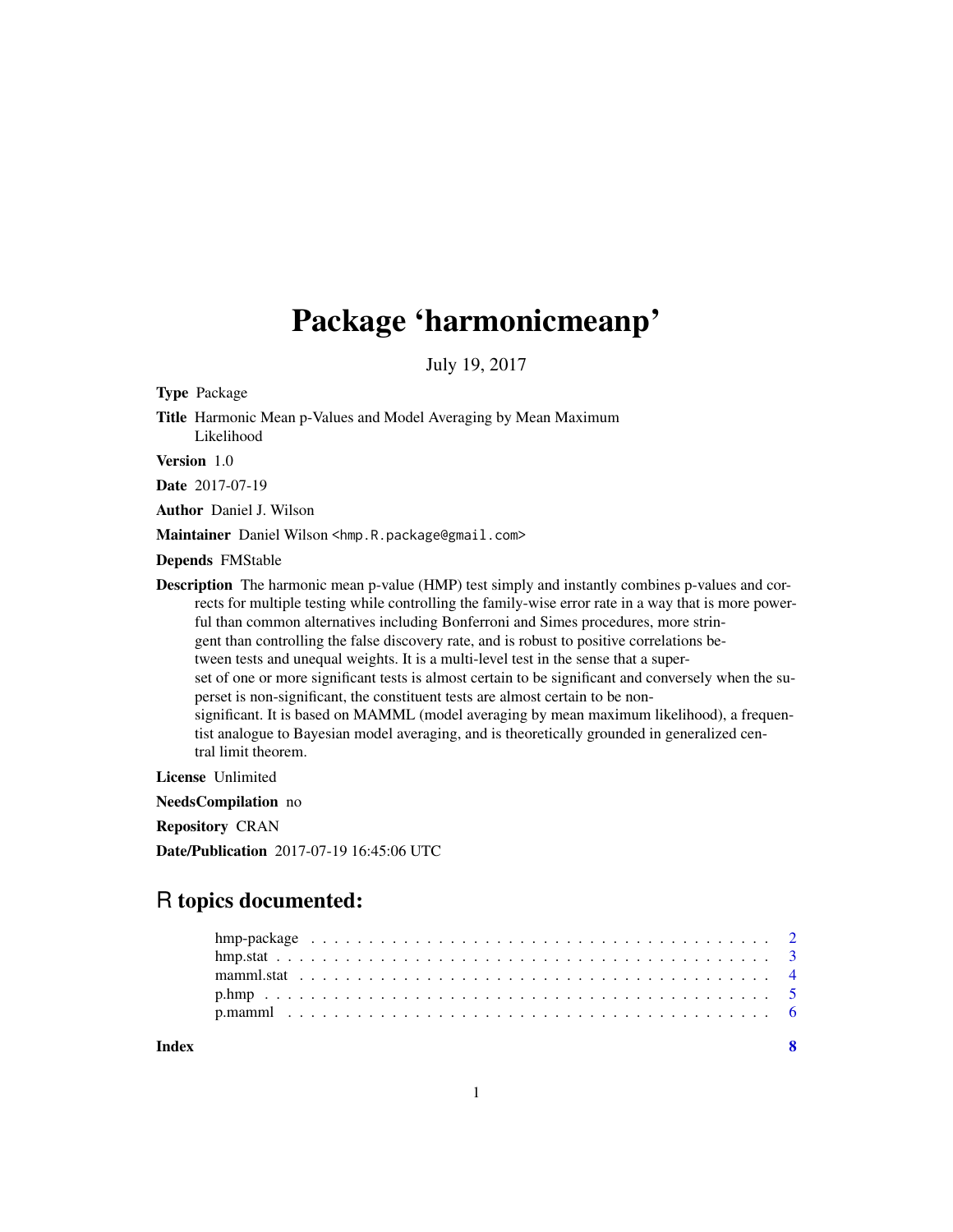<span id="page-1-0"></span>hmp-package *Harmonic mean p-values and model averaging by mean maximum likelihood*

#### Description

The harmonic mean *p*-value (HMP) test simply and instantly combines *p*-values and corrects for multiple testing while controlling the family-wise error rate in a way that is more powerful than common alternatives including Bonferroni and Simes procedures, more stringent than controlling the false discovery rate, and is robust to positive correlations between tests and unequal weights. It is a multi-level test in the sense that a superset of one or more significant tests is almost certain to be significant and conversely when the superset is non-significant, the constituent tests are almost certain to be non-significant. It is based on MAMML (model averaging by mean maximum likelihood), a frequentist analogue to Bayesian model averaging, and is theoretically grounded in generalized central limit theorem.

#### Details

| Package: | hmp                       |
|----------|---------------------------|
| Type:    | Package                   |
| Version: | 1.0                       |
| Date:    | 2017-07-19                |
| License: | What license is it under? |

The key function is p.hmp for combining p-values using the HMP

#### Author(s)

Daniel J. Wilson Maintainer: Daniel Wilson <hmp.R.package@gmail.com>

#### References

Daniel J. Wilson (2017) The harmonic mean *p*-value and model averaging by mean maximum likelihood. In preparation.

#### See Also

Package FMStable

```
# Example: simulate from a non-uniform distribution mildly enriched for small \emph{p}-values.
# Compare the significance of the combined p-value for Bonferroni, Benjamini-Hochberg (i.e. Simes),
# HMP and (equivalently) MAMML with 2 degrees of freedom.
p = rbeta(1000,1/1.5,1)
```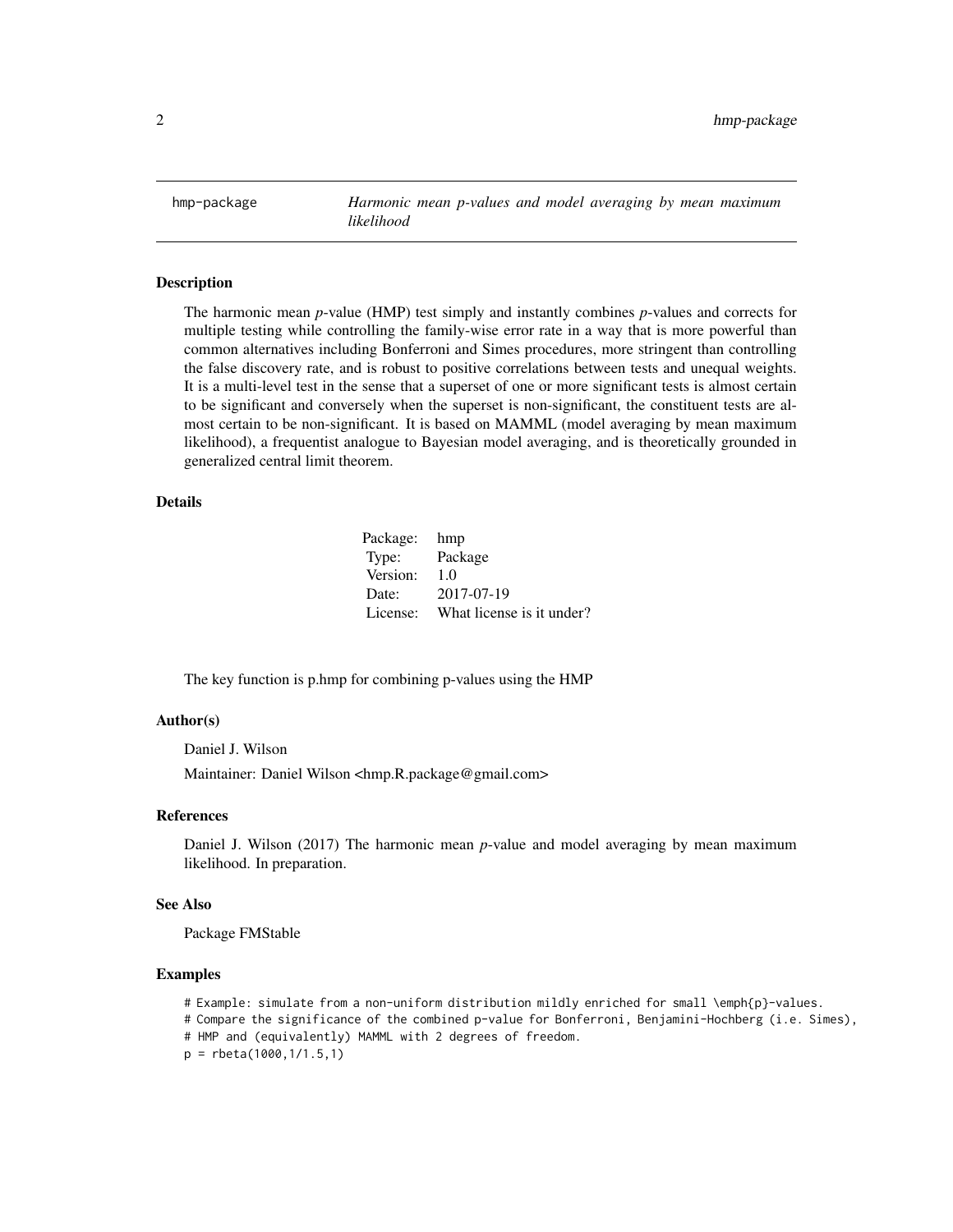#### <span id="page-2-0"></span>hmp.stat 3

```
min(p.adjust(p,"bonferroni"))
min(p.adjust(p,"BH"))
p.hmp(p)
p.mamml(1/p,2)
```
hmp.stat *Compute the harmonic mean* p*-value*

#### Description

The harmonic mean *p*-value (HMP) is defined as the inverse of the (possibly weighted) arithmetic mean of the inverse *p*-values. When the HMP is small (e.g. less than 0.05), it is approximately well-calibrated, meaning that it can be directly interpreted. However, the function p.hmp calculates an exact *p*-value from the HMP and is preferred.

#### Usage

 $hmp.start(p, w = NULL)$ 

#### Arguments

| p | A numeric vector of one or more <i>p</i> -values. Missing values (NAs) will cause a |
|---|-------------------------------------------------------------------------------------|
|   | missing value to be returned.                                                       |
| W | An optional numeric vector of weights that can be interpreted as prior model        |
|   | probabilities for each of the alternative hypotheses represented by the individual  |
|   | $p$ -values. If specified, it should sum to one.                                    |

#### Value

The harmonic mean *p*-value is returned.

#### Author(s)

Daniel J. Wilson

#### References

Daniel J. Wilson (2017) The harmonic mean *p*-value and model averaging by mean maximum likelihood. In preparation.

#### See Also

p.hmp

```
p = rbeta(1000,1/1.5,1)
hmp.stat(p)
p.hmp(p)
```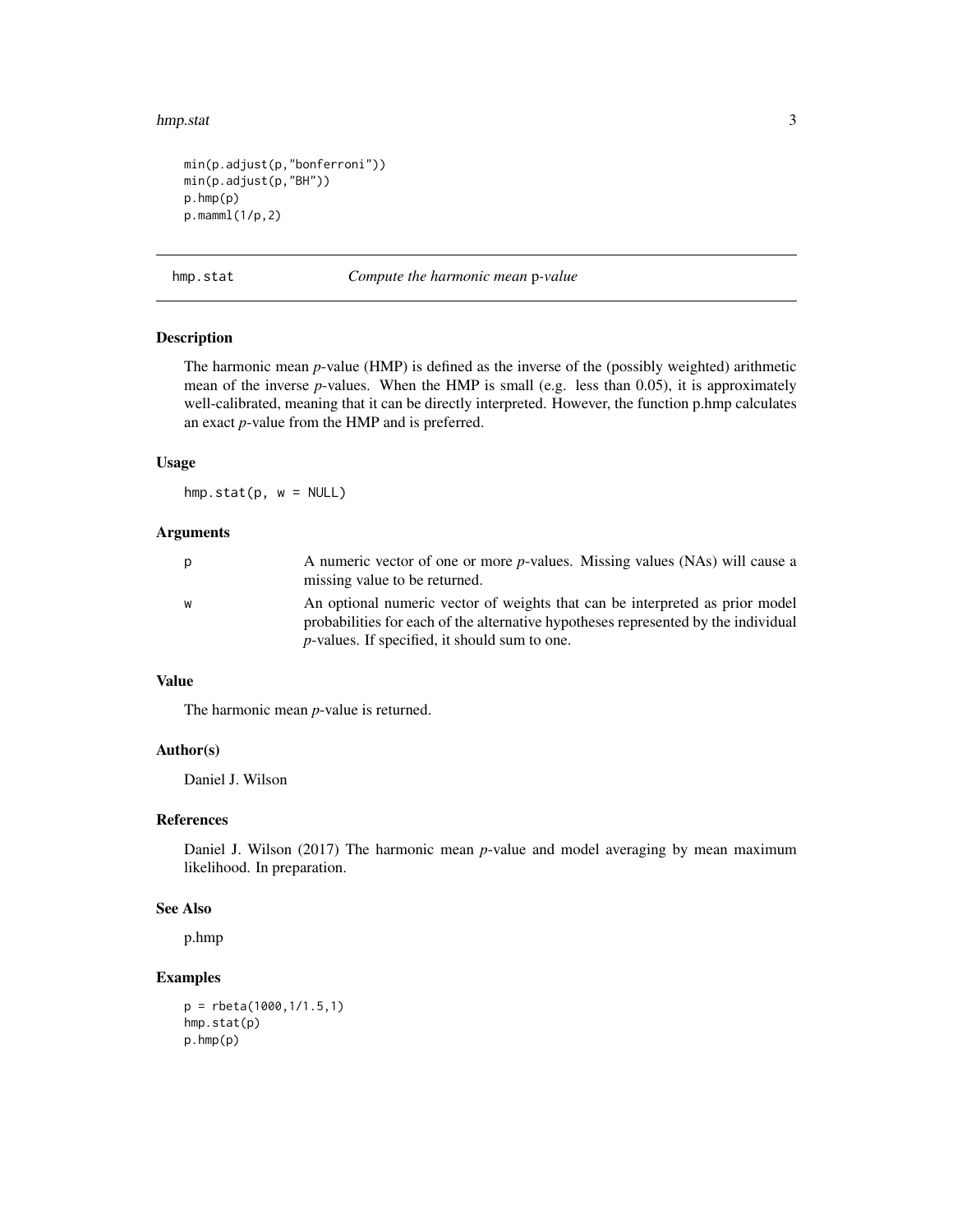<span id="page-3-0"></span>

#### Description

The model-averaged mean maximized likelihood (MAMML) is defined as the (possibly weighted) arithmetic mean of the maximized likelihood ratios from a series of likelihood ratio tests comparing mutually exclusive alternative hypotheses with the same nested null hypothesis based on the exact same data.

#### Usage

 $mamm1.start(R, w = NULL)$ 

#### Arguments

| R | A numeric vector of one or more maximized likelihood ratios. Missing values<br>(NAs) will cause a missing value to be returned.                                                                                        |
|---|------------------------------------------------------------------------------------------------------------------------------------------------------------------------------------------------------------------------|
| W | An optional numeric vector of weights that can be interpreted as prior model<br>probabilities for each of the alternative hypotheses represented by the individual<br>$p$ -values. If specified, it should sum to one. |

#### Value

The model-averaged mean maximized likelihood ratio is returned.

#### Author(s)

Daniel J. Wilson

#### References

Daniel J. Wilson (2017) The harmonic mean *p*-value and model averaging by mean maximum likelihood. In preparation.

#### See Also

p.mamml

```
nu = 3R = exp(0.5*rchisq(1000, nu))mamml.stat(R)
p.mamml(R,nu)
```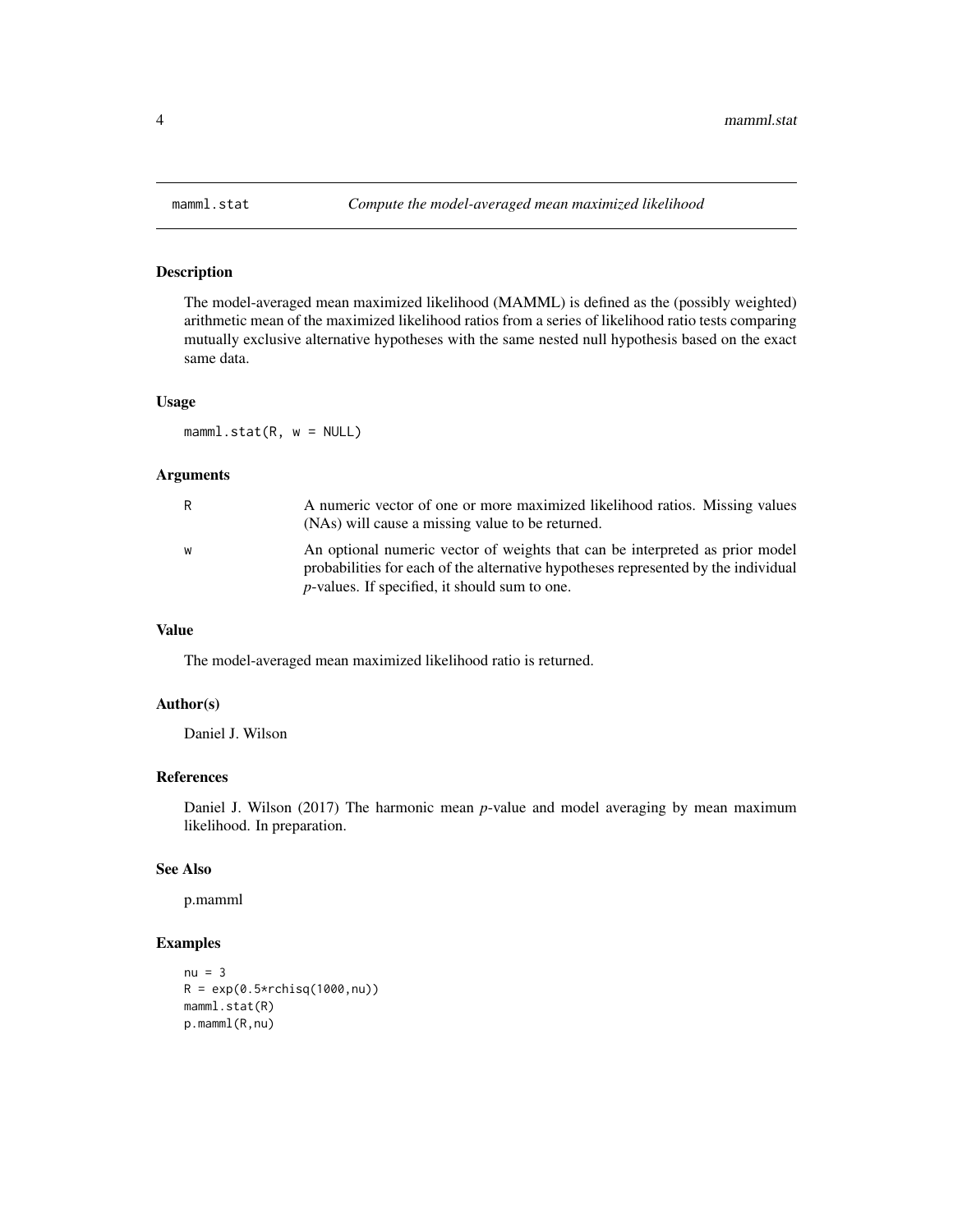<span id="page-4-0"></span>

#### Description

The harmonic mean *p*-value (HMP) test combines *p*-values and corrects for multiple testing while controlling the family-wise error rate in a way that is more powerful than common alternatives including Bonferroni and Simes procedures, more stringent than controlling the false discovery rate, and is robust to positive correlations between tests and unequal weights. It is a multi-level test in the sense that a superset of one or more significant tests is almost certain to be significant and conversely when the superset is non-significant, the constituent tests are almost certain to be nonsignificant. It is based on MAMML (model averaging by mean maximum likelihood), a frequentist analogue to Bayesian model averaging, and is theoretically grounded in generalized central limit theorem.

#### Usage

 $p.hmp(p, w = NULL)$ 

#### Arguments

| p | A numeric vector of one or more <i>p</i> -values. Missing values (NAs) will cause a<br>missing value to be returned.                                                                                                        |
|---|-----------------------------------------------------------------------------------------------------------------------------------------------------------------------------------------------------------------------------|
| W | An optional numeric vector of weights that can be interpreted as prior model<br>probabilities for each of the alternative hypotheses represented by the individual<br><i>p</i> -values. If specified, it should sum to one. |

#### Value

A combined *p*-value is returned.

#### Author(s)

Daniel J. Wilson

#### References

Daniel J. Wilson (2017) The harmonic mean *p*-value and model averaging by mean maximum likelihood. In preparation.

#### See Also

hmp.stat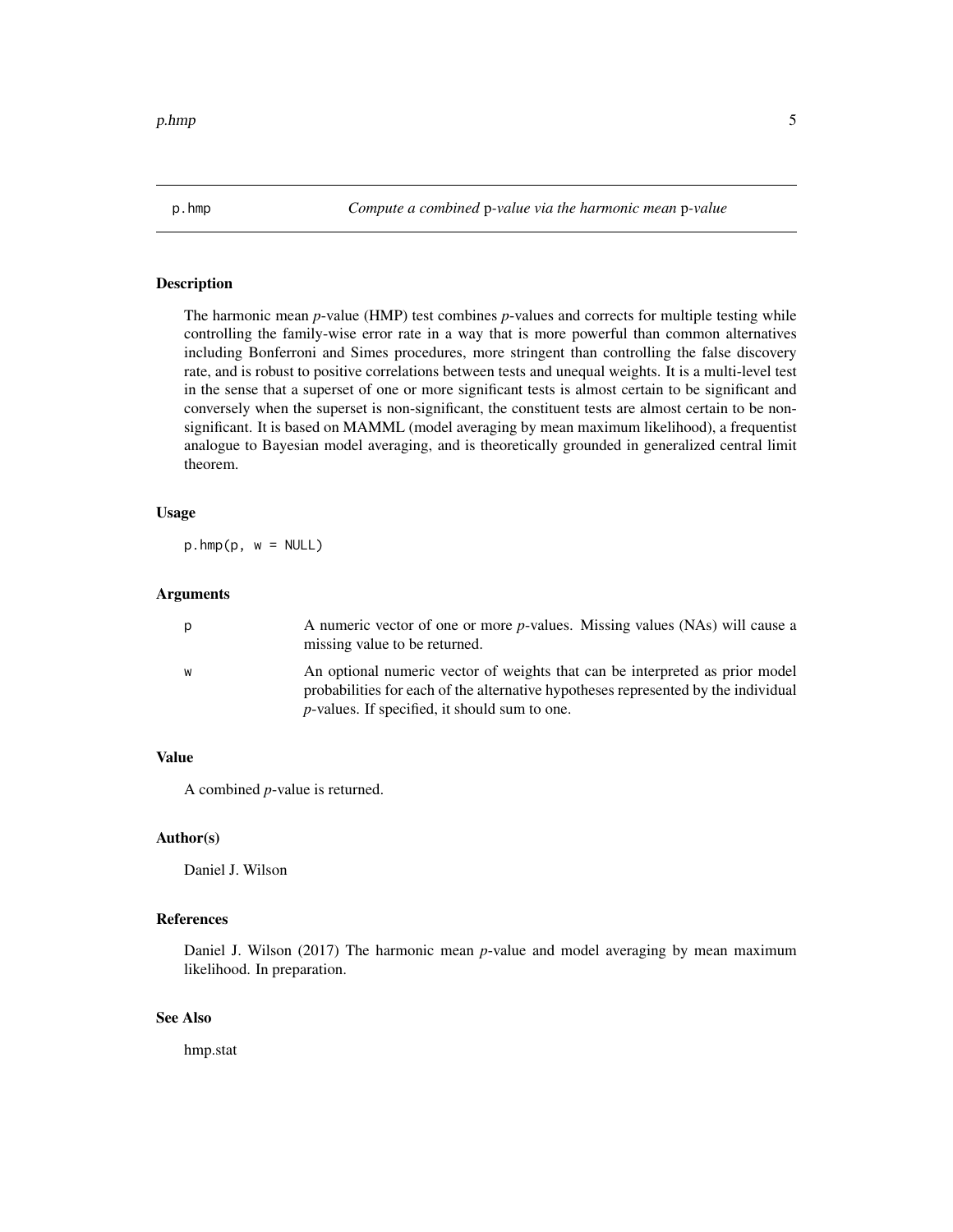#### 6 p.mamml

#### Examples

```
# Example: simulate from a non-uniform distribution mildly enriched for small \emph{p}-values.
# Compare the significance of the combined p-value for Bonferroni, Benjamini-Hochberg (i.e. Simes),
# HMP and (equivalently) MAMML with 2 degrees of freedom.
p = rbeta(1000,1/1.5,1)
min(p.adjust(p,"bonferroni"))
min(p.adjust(p,"BH"))
p.hmp(p)
p.mamml(1/p,2)
```
p.mamml *Compute a combined* p*-value via the model-averaged mean maximized likelihood ratio*

#### Description

The model averaging by mean maximum likelihood (MAMML) test combines likelihood ratio tests and corrects for multiple testing while controlling the family-wise error rate in a way that is more powerful than common alternatives including Bonferroni and Simes procedures, more stringent than controlling the false discovery rate, and is robust to positive correlations between tests and unequal weights. It is a frequentist analogue to Bayesian model averaging, is theoretically grounded in generalized central limit theorem, and motivates the simpler and better-calibrated harmonic mean *p*-value (HMP) test. The model-averaged mean maximized likelihood (MAMML) is defined as the (possibly weighted) arithmetic mean of the maximized likelihood ratios from a series of likelihood ratio tests comparing mutually exclusive alternative hypotheses with the same nested null hypothesis based on the exact same data.

#### Usage

 $p.mamm1(R, nu, w = NULL)$ 

#### Arguments

| R  | A numeric vector of one or more maximized likelihood ratios. Missing values<br>(NAs) will cause a missing value to be returned.                                                                                        |
|----|------------------------------------------------------------------------------------------------------------------------------------------------------------------------------------------------------------------------|
| nu | A numeric scalar or vector for the degrees of freedom corresponding to all or<br>each of the maximized likelihood ratios respectively.                                                                                 |
| W  | An optional numeric vector of weights that can be interpreted as prior model<br>probabilities for each of the alternative hypotheses represented by the individual<br>$p$ -values. If specified, it should sum to one. |

#### Value

The model-averaged mean maximized likelihood ratio is returned.

#### Author(s)

Daniel J. Wilson

<span id="page-5-0"></span>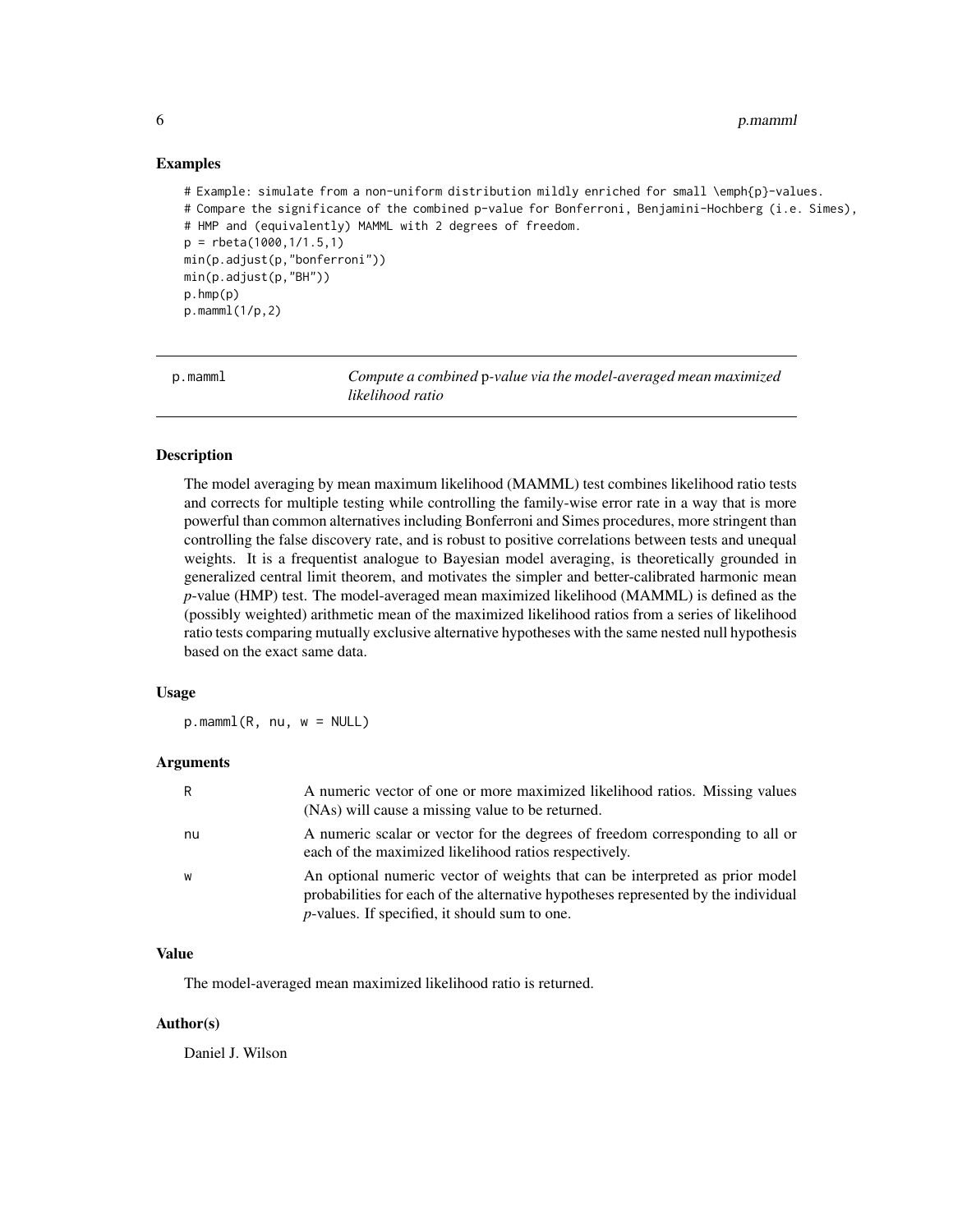#### p.mamml 7

#### References

Daniel J. Wilson (2017) The harmonic mean *p*-value and model averaging by mean maximum likelihood. In preparation.

#### See Also

mamml.stat, hmp.stat, p.hmp

```
nu = 3R = exp(0.5*rchisq(1000, nu))mamml.stat(R)
p.mamml(R,nu)
```